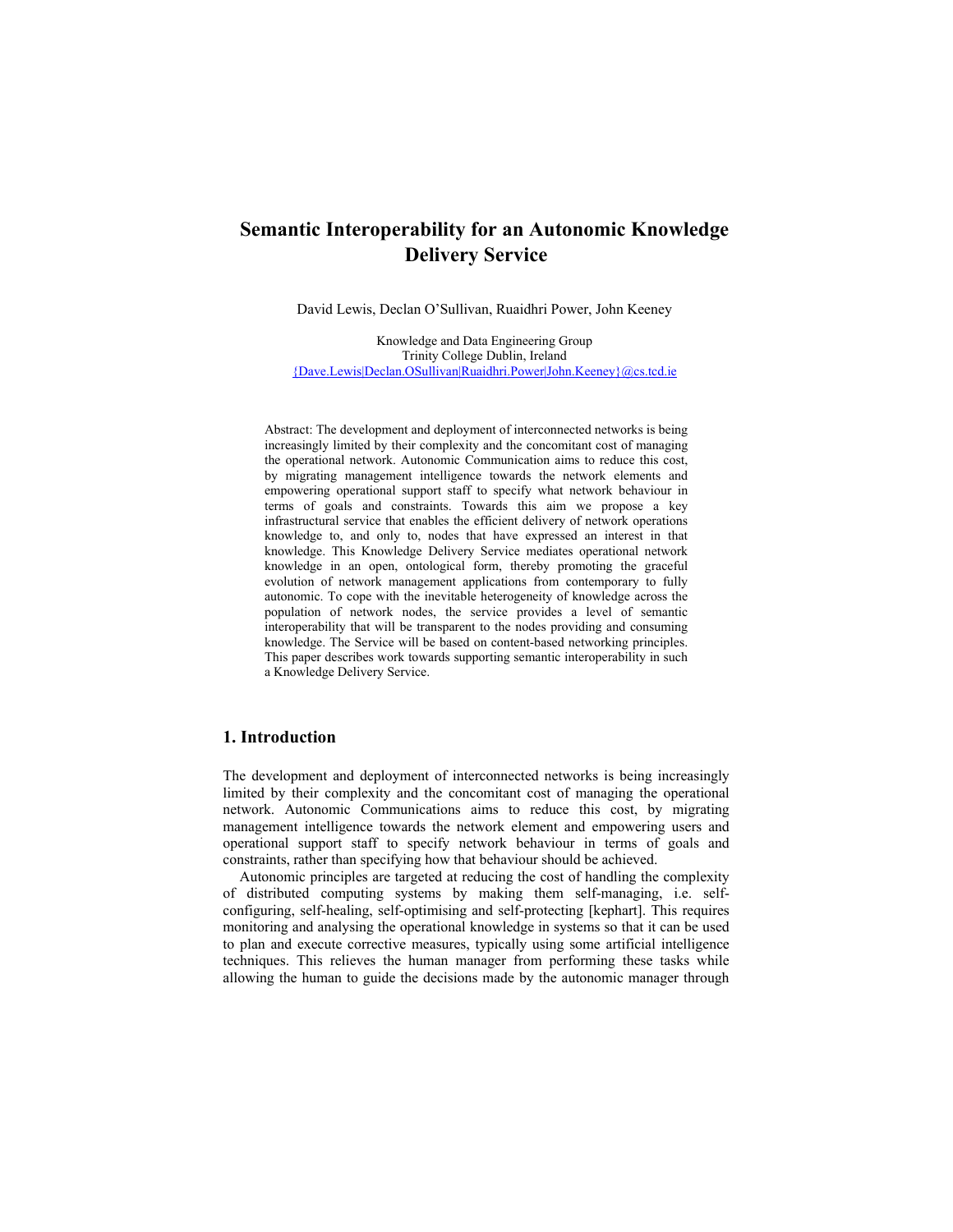the definition of high-level policy rules defining goals for and constraints on the desired system behaviour.

More recently, momentum has been growing to apply autonomic principles to network operations, i.e. Autonomic Communications. An early articulation of the use of operational network knowledge by intelligent applications was proposed by David Clarke et. al. in a proposal for a Knowledge Plane for the Internet [clark]. Operational network knowledge is defined as network operations or management data accompanied by its meta-data, typically expressed as a management information model. These approaches present a major challenge in obtaining the relevant operational network knowledge. Difficulties arise because the network elements that possess this knowledge are widely distributed, they are purchased from different vendors, they perform different functions, they possess a wide range of knowledge meta-data and, perhaps most challenging of all, they are operated by different organisations.

Current approaches to Autonomic Communication typically involve distributed intelligence, such as multi-agent systems, swarm intelligence, or cellular automata [mullany], operating at the network element level, adapting to changes in the knowledge that is gathered on the network and application context. This adaptation is constrained by policies representing the operational goals and constraints of network operators and users. To date, however, there has been no movement towards an interworking consensus for these technologies or on how the knowledge required to make autonomic decisions is gathered from across a heterogeneous network, and particularly across administrative domains. This work tackles head-on the interoperability short-comings of current Autonomic Communication proposals, but in a way that ensures a smooth, commercially viable transition from contemporary network management systems to fully autonomic ones. We therefore propose a Knowledge Delivery Service (KDS) as an infrastructure that accurately and efficiently delivers autonomic network knowledge to nodes that have expressed an interest in that knowledge. Here we focus on how this service might adapt the knowledge delivered between the semantics used by the producer and those expected by the consumer. This paper describes the major technical challenges in developing semantic interoperability in a KDS and then presents initial results on how semantic interoperability knowledge can be captured and then distributed and used within such a service.

# **2. Background**

The proposed Knowledge Delivery Service presents a demanding set of challenges that intersect Semantic Web, Content-based Networking and attribute based access control research.

Communication service operator concerns about the sensitivity and security of operational data is reflected in the hierarchical nature of the manager-agent paradigm and the intra-domain focus of architectures such as TMN (Telecommunications Management Network) [TMN]. The fragmentation of manager-agent protocols at the element layer, and the lack of a dominant interoperation technology at the higher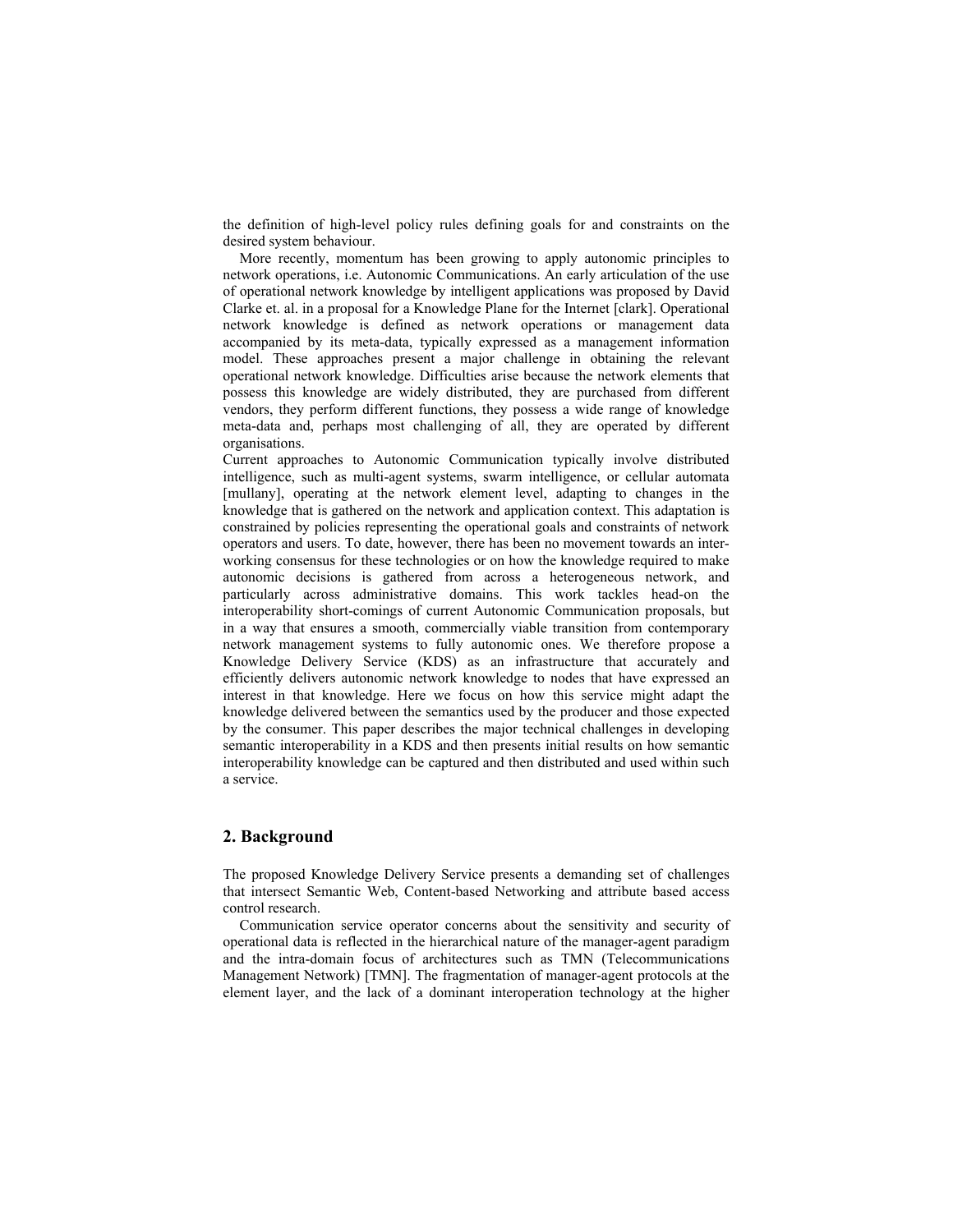layers has led to problems exchanging management knowledge between the vertical silos of interoperability (both syntactic and semantic) within operators' Operational Support Systems (OSS) [adams]. When exchanging operational knowledge between operators, this is compounded by commercial confidentiality concerns, which result in bilateral agreements and inflexible custom gateways. This spells disaster for the vision of Autonomic Communications where intelligent agents operating at or near the network element level must be able to freely gather contextual knowledge about the state of the network end-to-end and adapt to changes in this context to achieve administrator-specified goals and maintain their constraints. The challenge of crossownership sensitivities is addressed elsewhere [feeney05], while here we focus on the interoperability issues in gather network context to guide the behaviour of autonomic network elements. These present an even more extreme case of the conditions that led to interoperability silos in conventional OSS and thus the looming prospect of Autonomic Communications silos must be urgently addressed. Proposals for end-toend delivery of operation network knowledge are either constrained to individual protocol layers [thaler] or to following existing signalling paths [schulzrinne]. These approaches are, however, insufficient as the wider network state increasingly forms the context for intelligent decision making in network elements [karmouch]. Any scalable solution will reply on loose coupling between the producers and consumers of autonomic knowledge. In this work we focus on late semantic binding through the encoding and mapping between heterogeneous models using the existing Web Ontology Language (OWL) [owl]. As a W3C standard OWL represents a broadly applicable mean for capturing semantics with basic language primitive for capturing semantic mapping, as well as providing the basis for richer mapping languages. This is coupled with loose binding between producers and consumers of operational network knowledge using publish-subscribe communications.

Several attempts to address management model heterogeneity have been made by defining new management information modelling languages to act as a canonical model providing lingua franca between other models. Notable amongst these are the Distributed Management Task Force's (DMTF) Common Information Model (CIM) schema [cim] and the TeleManagement Forum's NGOSS technology neutral architecture [tmf053]. However, a lack of a strong semantic interoperability mechanism and reliance on conformance to poorly subscribed industrial agreements effectively render these as yet more management knowledge formats with which other schemes needed to interoperate. Recent pioneering work by Vergara and Villagra [lopezdevergara] has shown directly the value of modelling management information models in the OWL ontological format, and how this can be used to ease the interoperation between models originally conceived in different management information languages, i.e., GDMO, SMI, CIM. Our approach follows the underlying philosophy of the semantic web, where semantics, including mappings, are captured where applications require it and the necessary expertise is present. Our aim, however, is to ensure what mappings exist are made available as automatically as possible to the management applications that can use them. This also points to the adoption of the OWL-S service semantic language [martin] for defining management services knowledge as well as for supporting to dynamic management service composition.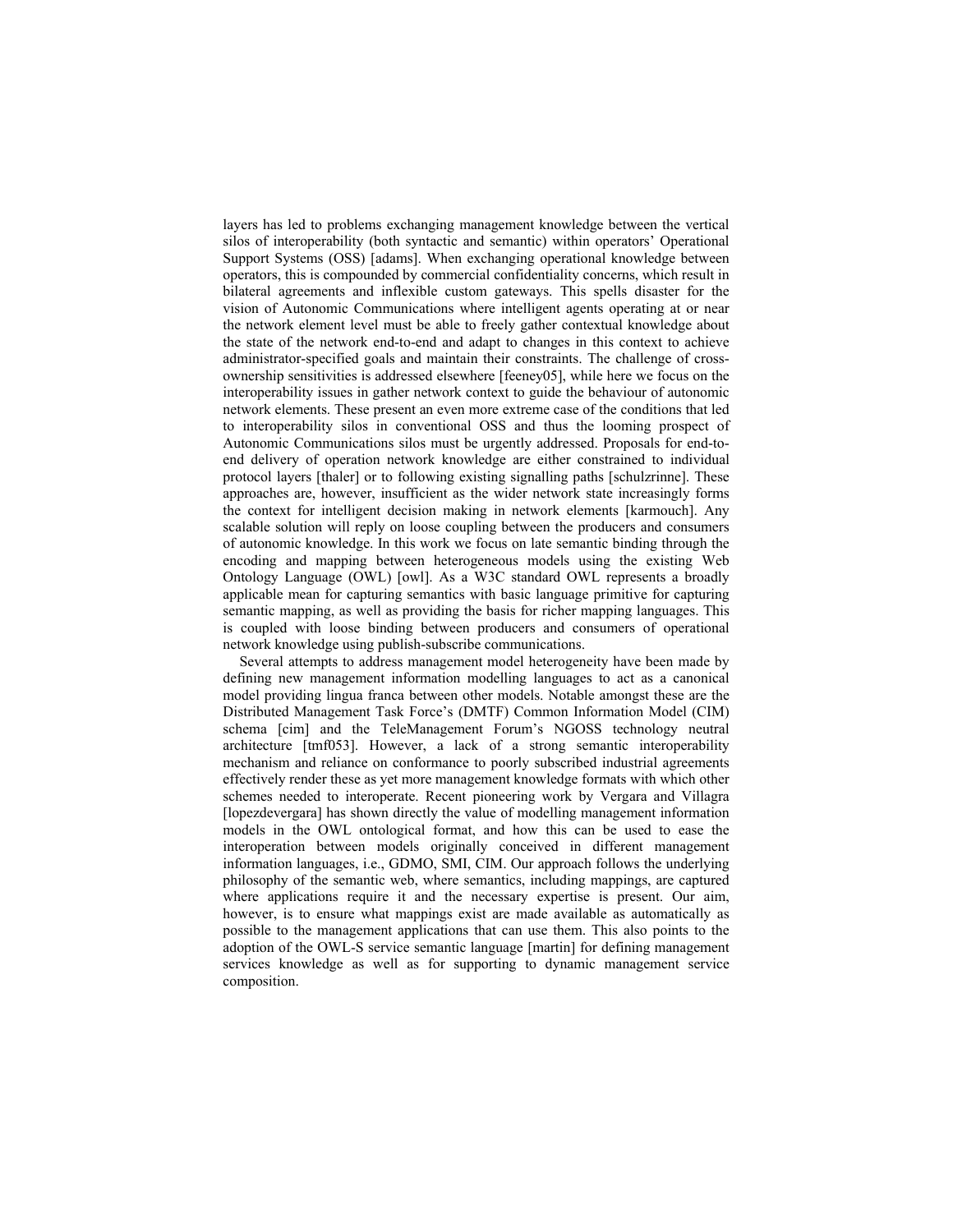Publish-subscribe systems provide an efficient mechanism for delivering information from its source to one or more interested parties (known as subscribers). It also allows the timely notification of events or changes to information, when compared to polling approaches, but requires publishers and subscribers to agree on the message types before interacting. Content-Based Networks (CBN) extend this approach to allow the subscriber to specify conditional filters on message properties, effectively allowing the subscriber to define the type of message in which they are interested [carzaniga][segall][strom]. By delivering operational knowledge only to those knowledge consumers who register a specific interest, while multicasting messages to consumers who share interests offers the potential for scaling knowledge delivery to Internet dimensions [crowcroft]. We propose a KDS that will be implemented as a Knowledge Delivery Network (KDN) structured along CBN principles. Thus, network elements may advertise the type of knowledge they possess to the KDS while an intelligent autonomic network element may place a subscription for the knowledge they need for the task at hand, cancelling the subscription when the task is finished. Producers of operational network knowledge express this capability using the ontological representation of the relevant management information models and while consumers express subscriptions as simple semantic queries. The advertisement-subscription mapping and subscription aggregation algorithms used in the KDN may therefore exploit ontology-based reasoning mechanisms, such as class subsumption. In this paper we will focus on how ontological mappings between management information models will be used by the KDN nodes to supplement these algorithms providing a level of semantic interoperability between the models of the autonomic context knowledge sought by the consumer and that used by its producer.

In the rest of this paper we focus on how mappings between managed object concepts on heterogeneous systems can be captured and then injected into the KDS to support the dynamic semantic interoperability of management knowledge.

# **3. Semantic Interoperability for Knowledge Delivery**

Semantic Interoperability is a key element of the KDS. Where the semantics of information emitted by a notification producer does not immediately conform to the semantics sought by a particular consumer's subscription, a match may still be possible if the knowledge exists of how one set of semantics may be mapped to the other. Mapping one knowledge domain onto another typically requires human comprehension of both sets of semantics, though tools are increasingly able to produce mappings by extrapolating from a few human supplied mapping anchors. More automated collaborative identification of semantic mapping is being researched using intelligent agent technologies.

In the context of the KDS, the service must operate in a framework that supports the discovery, injection and interpretation of known mappings, regardless of whether they are human-designed or auto-generated. Mapping interpretation is then undertaken at runtime to route information appropriately and to aid the transformation of information between two different formats.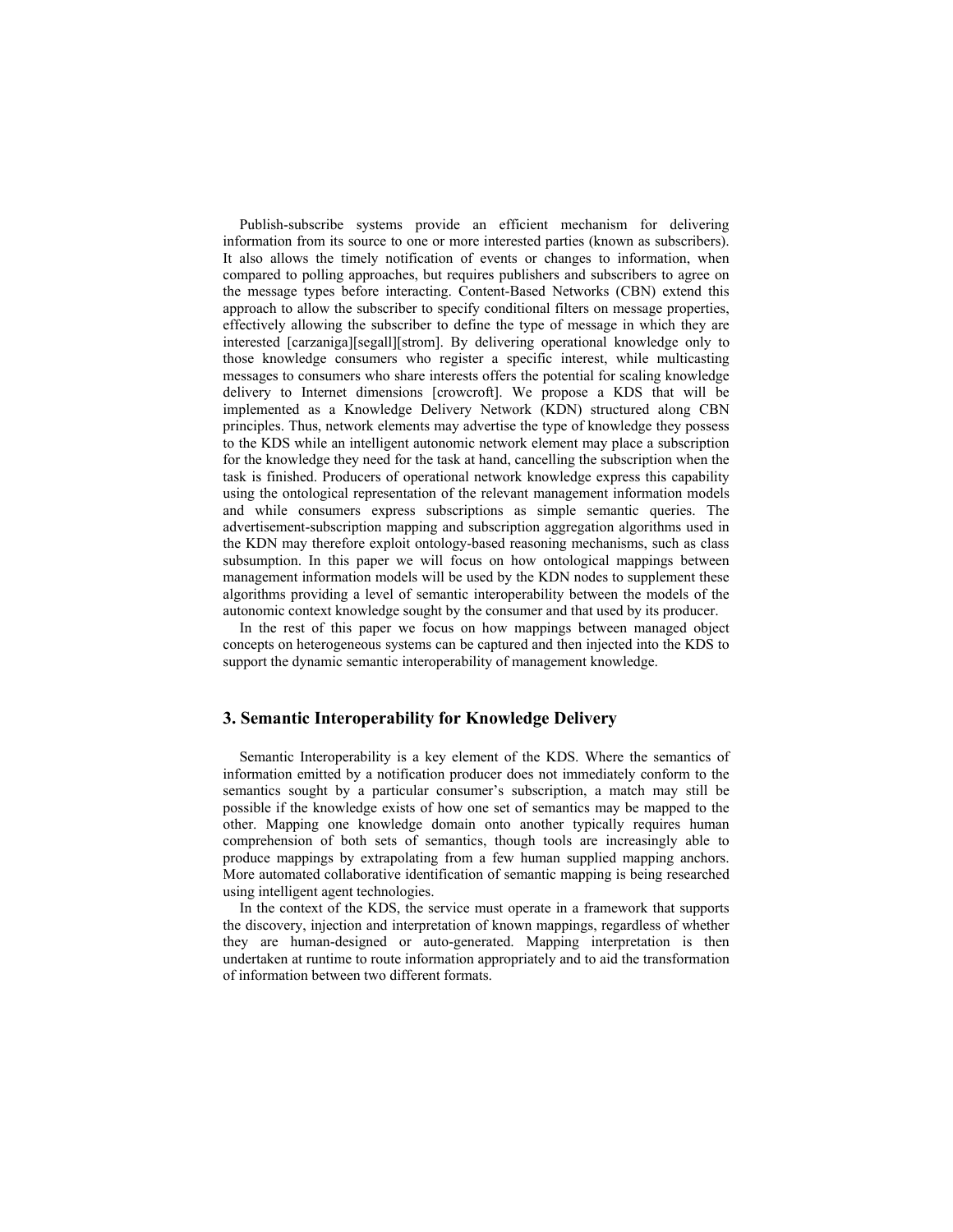#### **3.1 Discovering Semantic Mappings**

A key challenge is how the mapping information between the ontologies can be derived. Automatically deriving ontology mapping information at runtime without the involvement of a human is generally considered impossible [klein] due to diversity of domains and lack of encoded semantics. The network management domain has better semantic homogeneity than many due to its standardised information models that represent the common resource semantics needed for control and user plane interoperability. However, differing management standards and proprietary extensions, which representing competitive differentiations inherent in the industry, combined with the frequent need to integrate arbitrary elements within increasingly complex network still present difficult semantic interoperability challenges. The challenge in our work, therefore, has been to identify an integrated software and process framework which will minimise the amount of design time work involved, devolve as much work as possible to a runtime algorithm, and share the mappings as much as possible such that human involvement is reduced. This devolution is crucial for the uptake of this approach in autonomic computing environments where reduction of human intervention is key. Equally important is maximising the applicability of human generated ontology mappings by ensuring that they maximise the chances of a successful runtime mapping between information conforming to concepts from the two ontologies concerned.

The process of the resultant OISIN (Ontology Interoperability for Semantic Interoperability) framework [vanderMeer] is overviewed in Figure 1 and illuminated further with an example. This example involves interoperability between intelligent agents that are resident on the management agents of different printer types and are aware of the local printer information models. A useful application here may entail agents monitoring neighbouring printers in an office for out-of-paper notifications, and conserving its paper (e.g. by automatically switching to double sided of two up) to maintain office-wide print services until notification of fresh supplies being loaded have been detected. In this example we assume printer agents have knowledge of either a local SNMP printer MIB or the DMTF CIM printer device model.

In the first phase of the OISIN process the ontologies from each party are characterised. These ontologies represent the core concepts that would be used in selfmanagement functions in the two agents types, that is a CIM based ontology and a Printer MIB based ontology. Of course it is assumed in future that these ontologies would be pre-existing, perhaps through the use of a conversion tool such as presented in [lópezdevergara].

The tools of the Characterisation Phase transform the ontology (in Ontology Web Language (OWL) format or relational database format, etc.) into a common internal format. The software tools in this phase characterise:

- The nature of the terms, whether simple or composite. This can be helpful in determining whether finding mappings will be straightforward for the mapping algorithm and the complexity of the human driven confirmation process of the algorithm suggested mappings;
- How many terms are known/unknown by WORDNET the online dictionary developed in Princeton. This can be helpful in evaluating the degree of domain or acronym specific terminology;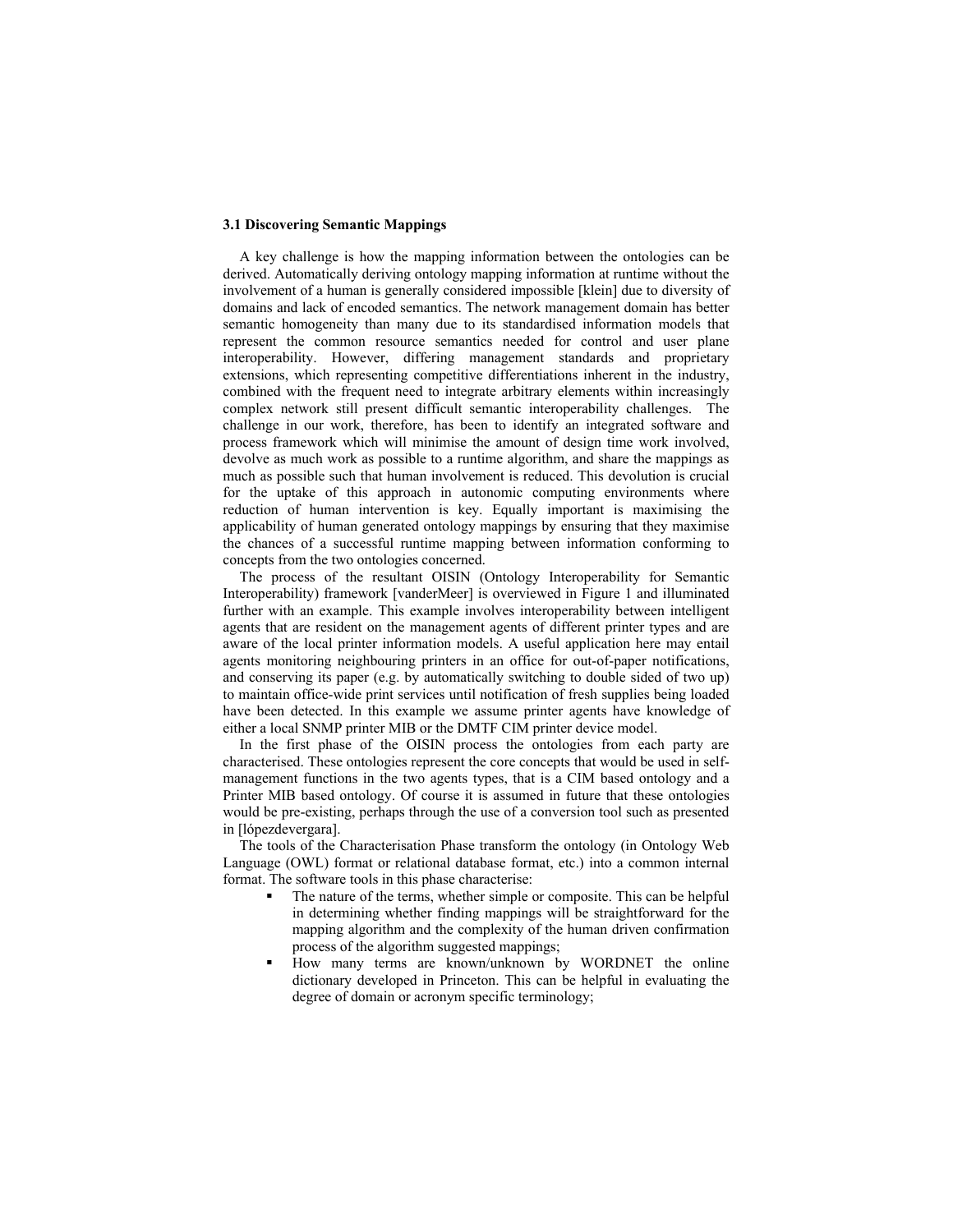- The quality of the ontologies according to the online Semantic Web search engine SWOOGLE developed at the University of Maryland. The information from SWOOGLE can provide an indication as to how widely referenced a particular ontology is, which provides one measure of quality;
- The number of candidate matches. Class and property names of the ontologies are compared (with support of WordNet and an encoded telecommunications domain specific thesaurus) to identify potential matches (through exact or synonym matches) of ontology classes and their properties. In the initial implementation a lexical matcher is used, but this is being extended to type and range matchers
- The number of potential mappings arising from the candidate lexical matches. This information can provide an indication of the amount of overlap between the ontologies, and also provides information about the potential difficulty in finding/confirming mappings from suggested matches.



**Figure 1: OISIN Process Overview** 

The characterisation information generated by the **Characterisation Phase** is presented to the user via numeric and graphical charts to the user, so that a decision to map or not can be made. If it is decided to map then in the Mapping Phase the matches are presented to the user in a graphical manner. In Figure 2 for example the M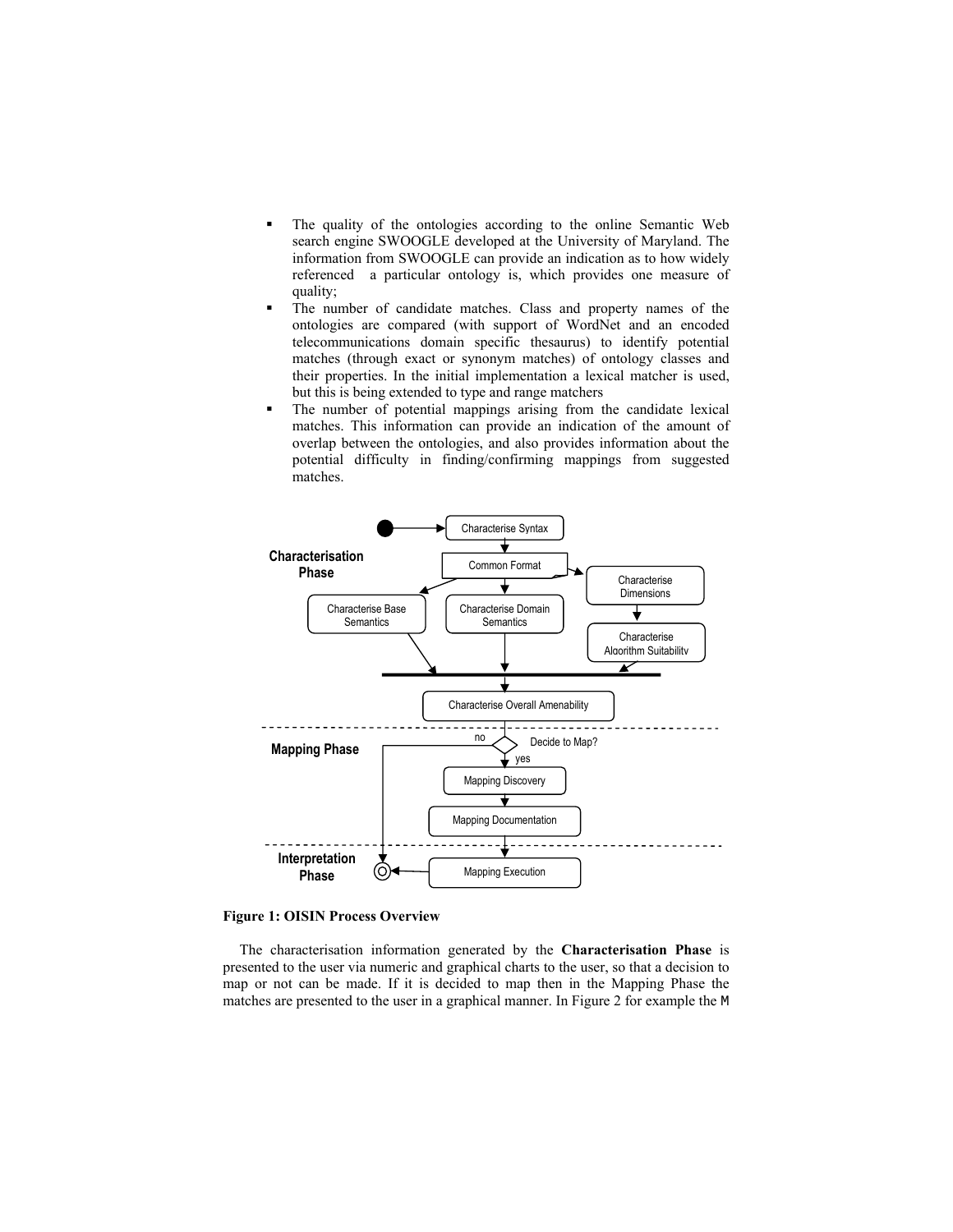identifies exact lexical matches (e.g. Printer) and the P identify partial matches on a lexical or synonym basis (e.g. Person partially matches on a partial synonym basis to Operator, Manager and User).

The user then identifies the "anchors" which correspond to key partial mappings between the ontologies. This involves examining the two ontologies to try to identify equivalent concepts. Typically during this examination the properties of the concepts are examined to identify equivalence as well. In the example shown in Figure 2 the MaxNumberUp property of the CIM Printer class can be seen to be equivalent to the prtOutputMaxCapacity property concept of the MIB Printer class. Once an anchor is chosen it is annotated with an E (e.g. Printer in Figure 2). In addition, XSL based transformation code/bridge can be associated with a mapping in order to provide the ability to translate from one value range to another.

During this process "anchor paths" are also identified. The concept of "anchor paths" was first introduced by [noy01]. The idea is that if two anchors are specified in a hierarchy of Ontology *A* it is likely that the classes which appear in the intervening path may correspond with those on the path of the corresponding anchors in Ontology *B*. Unlike the PROMPT/Anchor tool [noy00], we do not actually require the user to enumerate every mapping in these paths at design time but devolve the determination of what is or is not a match within these paths to the runtime algorithm.



## **Figure 2: Example of OISIN capture tool**

A key differentiation of our approach in general is our belief that the determination of what is or is not considered class equivalence can only be undertaken in the context of the applications involved in using the mappings and what they are trying to achieve. For this reason the original matching information as well as the equivalence annotations provided by the user are made available to an application that uses the mapping information. The output of this phase is mapping information consisting of a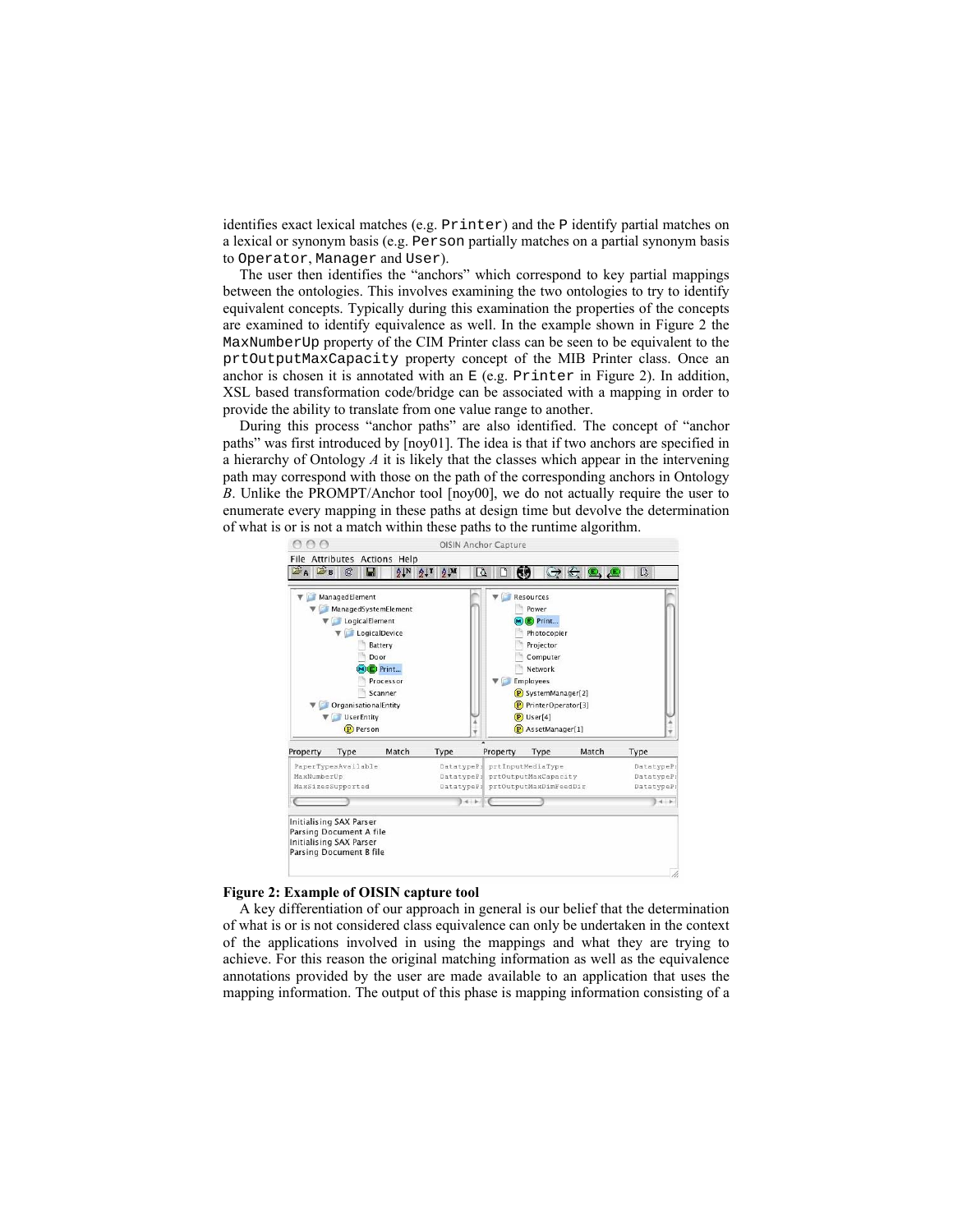set of anchor mappings (expressed using the owl:equivalentClass and owl:equivalentProperty XML elements) and their corresponding XSL based transformation bridges. In [osullivan] we have shown how XSL based transformation bridges can be automatically generated given a set of ontology mappings, and so we will not provide further detail here on the bridge creation. In addition the mapping information output contains the matches information and the anchor path information that has been generated, which are used at runtime by a Semantic Matching Utility when no default transformation bridge exists. The Semantic Matching Utility returns the anchor path and matching information for a term requested and this can be used by an application to dynamically create a transformation depending on the context. In the **Mapping Interpretation** phase, the mapping information is injected into the KDS for appropriate mapping execution. The transformation bridges and the Semantic Matching Utility are used by the Knowledge Discovery Service Node (KDSN) during query resolution (see next section). As discovery of such mappings is likely to be a decentralised task, the distribution of mappings to points in the KDN where they are needed for interpretation purposes is itself performed using the content-based networking feature of the KDN.

#### **3.3 Mapping Interpretation**

In our architecture, the KDS is provided to intelligent network elements to make autonomic knowledge available to them. The role of a KDS is to take queries from a client and to resolve those queries by acting as a mediator between the client and other knowledge sources that the service has access to. As well as acting as consumers of autonomic knowledge (by executing queries), intelligent NEs can also act as producers of autonomic knowledge. In our current implementation interaction between KDS client agent applications and the KDN is implemented as an API. The implementation of the API operates in the same memory space as the application, but can be considered as a KDS Edge Node (KDSEN). The KDS is not currently designed to define a specific query language and may support multiple query language styles, such as CMIS scope/filer requests, CIM queries, SQL, XQuery, RDQL or SPARQL. Our current implementation uses XPath. The terms involved in the query must be a subset of those in the ontologies understood by the KDS client, for the service to be able to formulate the query and understand the response. Associated with each KDSEN there is a repository of ontologies that describes the domain of knowledge that this agent application currently understands, i.e. the OWL version of the NE's local MIB and other models the agent uses in a manager role. In more intelligent agents this domain may extend during operation as new concepts are used in downloaded policies or as the agent learns concepts from peer agents. These ontologies are provided to the KDSEN by the application agents, either when registering notifications it is able to provide or making query subscription. The KDS aims to resolve query subscription immediately and then update the subscribing application with any matching updates until the subscription is cancelled.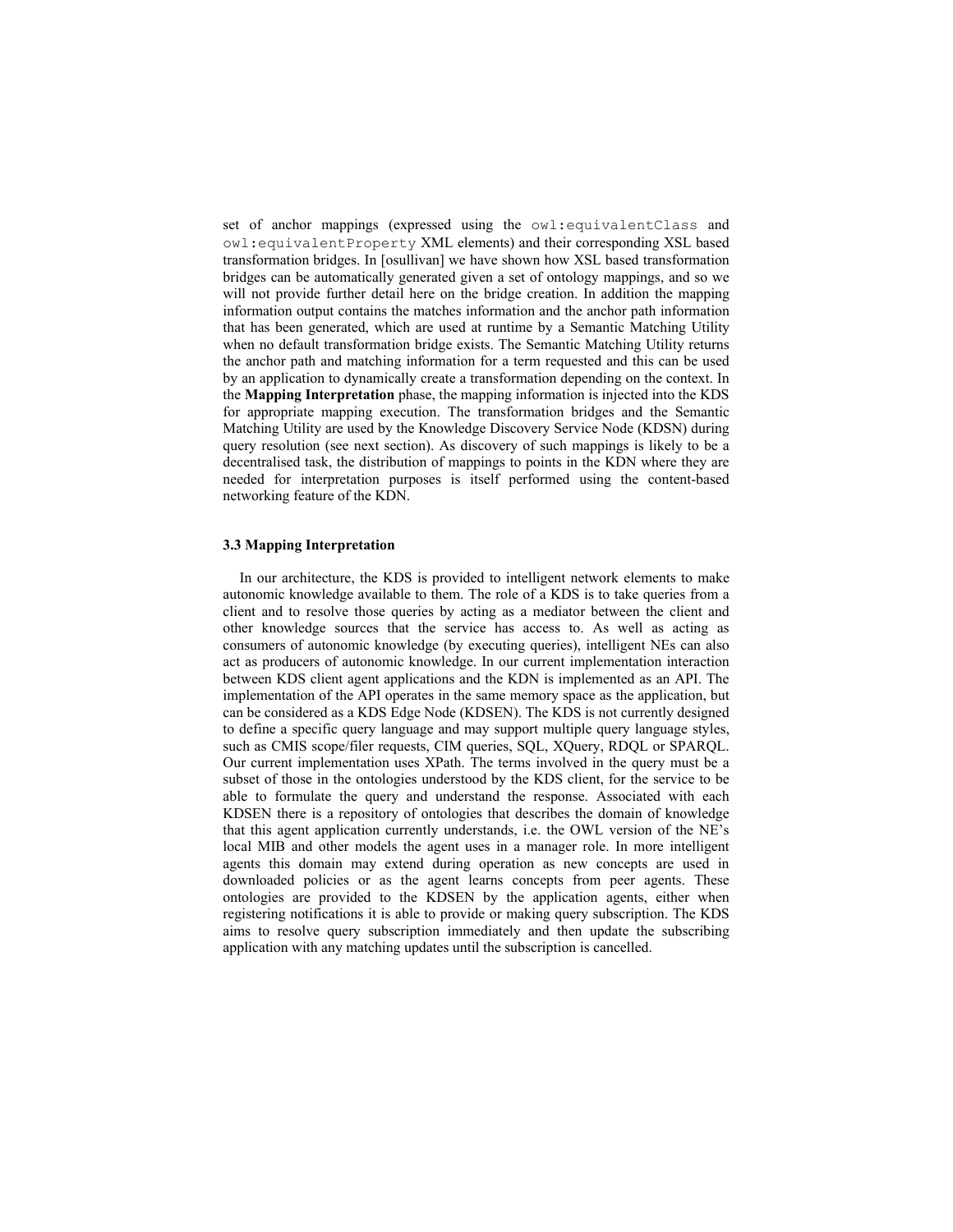

**Figure 3: Knowledge Delivery Service Edge Node Architecture** 

The internal architecture of a KDSEN is shown in Figure 3. The registration interface allows intelligent NE agents to register with a Knowledge Discovery Service Node. During the registration the application will provide a reference to an ontology (O) that defines the domain information in which the agent will couch its queries. The registration interface is also used to inject mappings and bridges (M) from the Mapping Phase of the OISIN process into the KDSEN. The ontology and mapping repositories store the ontologies and bridges that have been registered and the mappings that have been injected at a particular KDSN. The Internal Query Interface takes in queries (Q) using terms from the ontology (O) and passes them to the Query Resolver for resolution. If the application does not have the knowledge required to resolve the query locally, the KDSEN directs it via the internal query interface and a "context connector" is introduced. This essentially is an interceptor which intercepts queries normally destined for the repository that the application normally queries.. The Query Resolver takes this query expressed using terms from the local ontology, passes it to the KDN, and resolves the responses received for that query. The KDN takes the query and routes the query to KDSENs which have directly produced information using the terms involved. In addition, it routes the query to KDSENs where the mapping information injected previously has indicated that relevant information exists. Mappings are themselves distributed by the KDN, with KDSEN's subscribing to any mapping that include concepts form locally registered ontologies.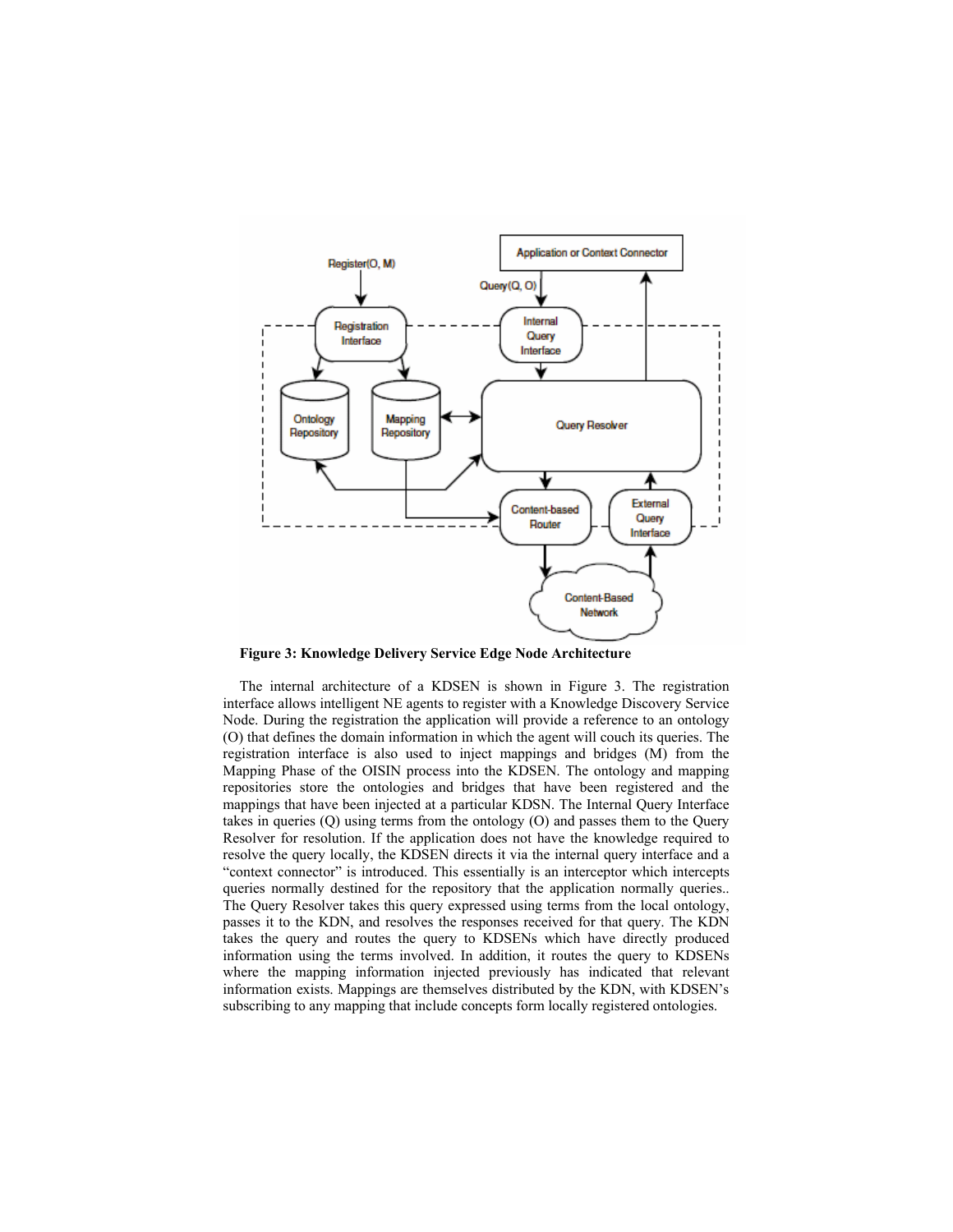The External Query Interface of a KDEN receives a query and undertakes a response. If some transformation has to take place due to the fact that the query arrived as a result routing due to mappings, then the corresponding dynamic bridge to handle the appropriate query and response translations (automatically created during the mapping injection phase) is invoked.

In order to illustrate the above, we return to the printer agent example described earlier. First a semantic mapping is undertaken between the CIM model and SNMP model, one such mapping being the equivalence between the CIM Printer and the MIB Printer classes. This mapping is then injected into the Knowledge Discovery Service, resulting in nodes which have a MIB based printer attached having a mapping and associated bridge registered. A context connector is introduced so that the application does not need to be altered to take advantage of the KDN. Thus when the application seeks to discover the output capacity of all the printers being managed, the connector poses the query locally via CIM and also passes the query to the KDSEN. The KDN then distributes this query to all nodes which either directly supports CIM based printers or those which have been mapped (e.g. via the MIB mapping in our case). Any node which has a MIB based printer attached then receives the query via the external query interface, applies the bridge to transform the query from CIM to SNMP based and transform the responses if necessary into CIM format. The Query Resolver of the KDSEN that originally received the query then takes all the responses and returns them.

# **4. Conclusion and Further Work**

This paper presents some initial work in the semi-automated capture of semantic interoperability mappings for use in the run-time translation of Autonomic Communication Knowledge and how those mappings can be integrated into a runtime semantic interoperability system suitable for integration with a Knowledge Delivery Service. We are currently working towards integrating this with a conventional content-based network (Elvin [sutton]). This is being integrated with a commercial element management system, which is being augmented with OWL conversion and translation bridge support that will allow initial performance evaluations We then aim to extent our investigations into the design of the core KDN. We aim to leverage recent work showing that perfect routing can be achieved in a scaleable manner independently of subscriber joins and leaves though subscription aggregation [chand]. We also aim to address consumption of composite notifications [courtenage].

In any multi-domain scenario those responsible for any knowledge resource must be able to impose access control over who is able to access that knowledge. Access control policies have been demonstrated to work with CBN sources [belokosztolszki]. This employed role-based access control which is the predominant approach to defining access control policies. However, in a fluid, multi-domain scenarios the detailed business modelling that underpins the identification of the roles used will make this approach very brittle. Instead we will adopt a community-based policy approach, which has been shown to track more easily and accurately the dynamic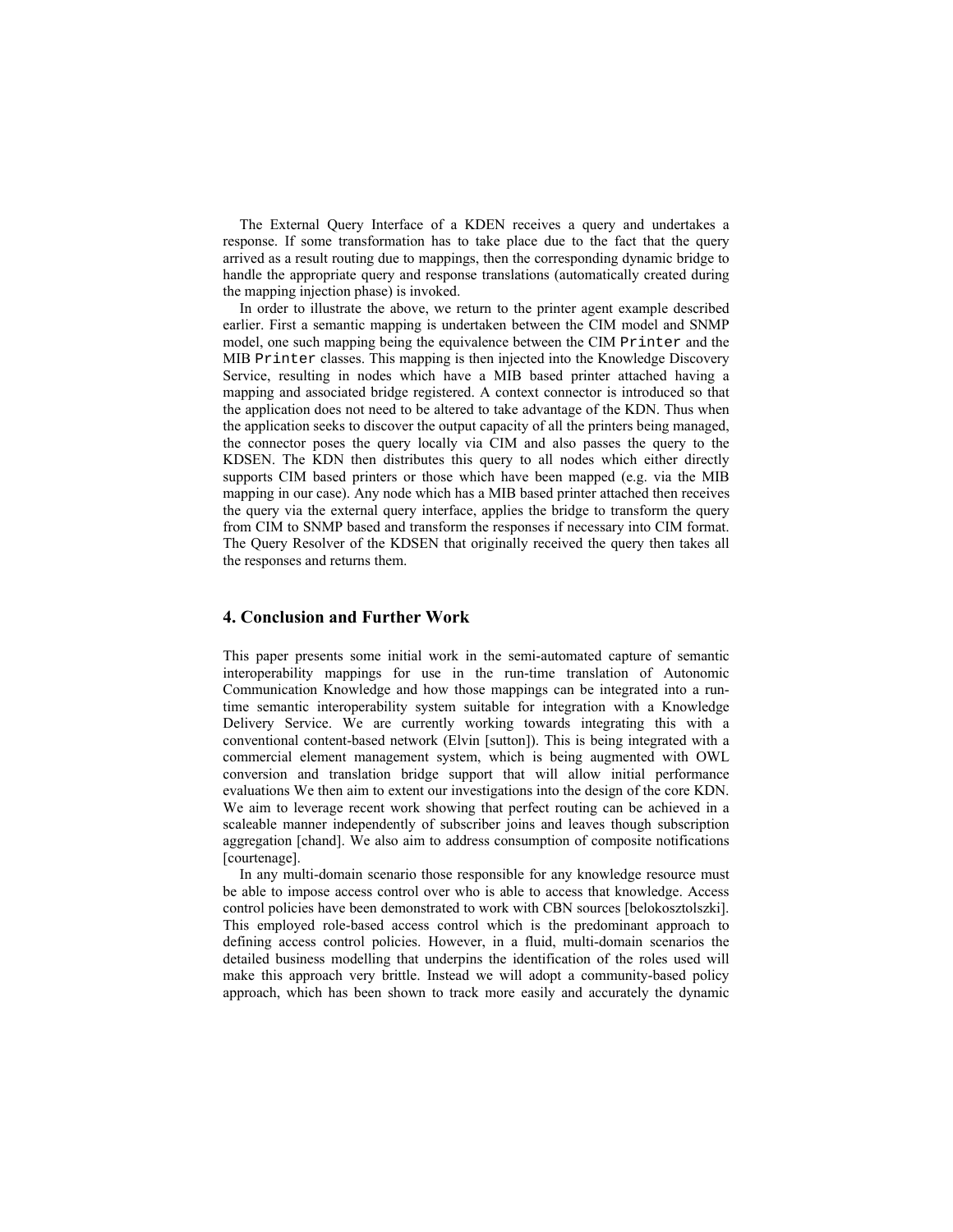organisational grouping within and between organisations [feeney04]. This approach will be adapted to support access control of knowledge available to the KDN, including a mechanism to identify possible access control conflicts and suggest resolutions. Such KDN access control requires new mechanisms for matching subscriptions to producer access control rules, without strongly binding subscriptions to consumer attributes and thereby reducing the routing efficiency gained by subscription aggregation. This will be combined with a trust-based access control mechanism for determining community membership in ad hoc organisational situations [feeney05].

## **Acknowledgements**

This work was supported partially by the Irish Higher Education Authority through the M-Zones programme and partly by Science Foundation Ireland and Enterprise Ireland through the Centre for Telecommunication Value Chain Research. The authors would like to thank Simon Courtenage, Thanassis Tiropanis and Victor Villagra for their help in developing these ideas.

### **References**

- [adams] Adams, E., Willetts, K., "The Lean Communication Provider: Surviving the Shakeout through Service Management Excellence", McGrw-Hill, 1996
- [belokosztolszki] Belokosztolszki, A., Eyers, D.M., Pietzuch, P.R., Bacon, J., Moody, K., "Role-based access control for publish/subscribe middleware architectures". In International Workshop on Distributed Event-Based Systems (DEBS03), ACM SIGMOD, San Diego, CA, USA, 2003. ACM
- [carzaniga ] Carzaniga, A., Rosenblum, D. S., and Wold, A. L., The Design and Evaluation of a Wide-Area Event Notification Service, ACM Transactions on Computer Systems, Vol. 19, Issue 3, August 2001
- [chand] Chand, R., Felber, P.A., "A Scalable Protocol for Content-Based Routing in Overlay Networks", Second IEEE International Symposium on Network Computing and Applications, April 2003, Cambridge, MA
- [cim] Common Information Model v2.5, DMTF 2000: http://www.dmtf.org/spec/cim\_schema\_v25.html
- [clark] D. Clark, C. Partridge, J.C. Ramming, J. Wroclawski, "A Knowledge Plane for the Internet", SIGCOMM'03
- [courtenage] Courtenage, S. "Specifying and Detecting Composite Events", In 1st International Workshop on Discrete Event-Based Systems, Vienna, 2002
- [crowcroft] Crowcroft, J., Jean Bacon, J., Pietzuch, P., Coulouris, G., Naguib. H., "Channel Islands in a Reflective Ocean: Large-Scale Event Distribution in Heterogeneous Networks", IEEE Communications Magazine, 40(9):112-115, September 2002
- [feeney04] Feeney, K., Lewis, D., Wade, V., "Policy based Management for Internet Communities", Proceeding of the 5th IEEE International Workshop on Policies for Distributed Systems and Networks, 7-9 June 2004, York Town Hieght, NY, USA